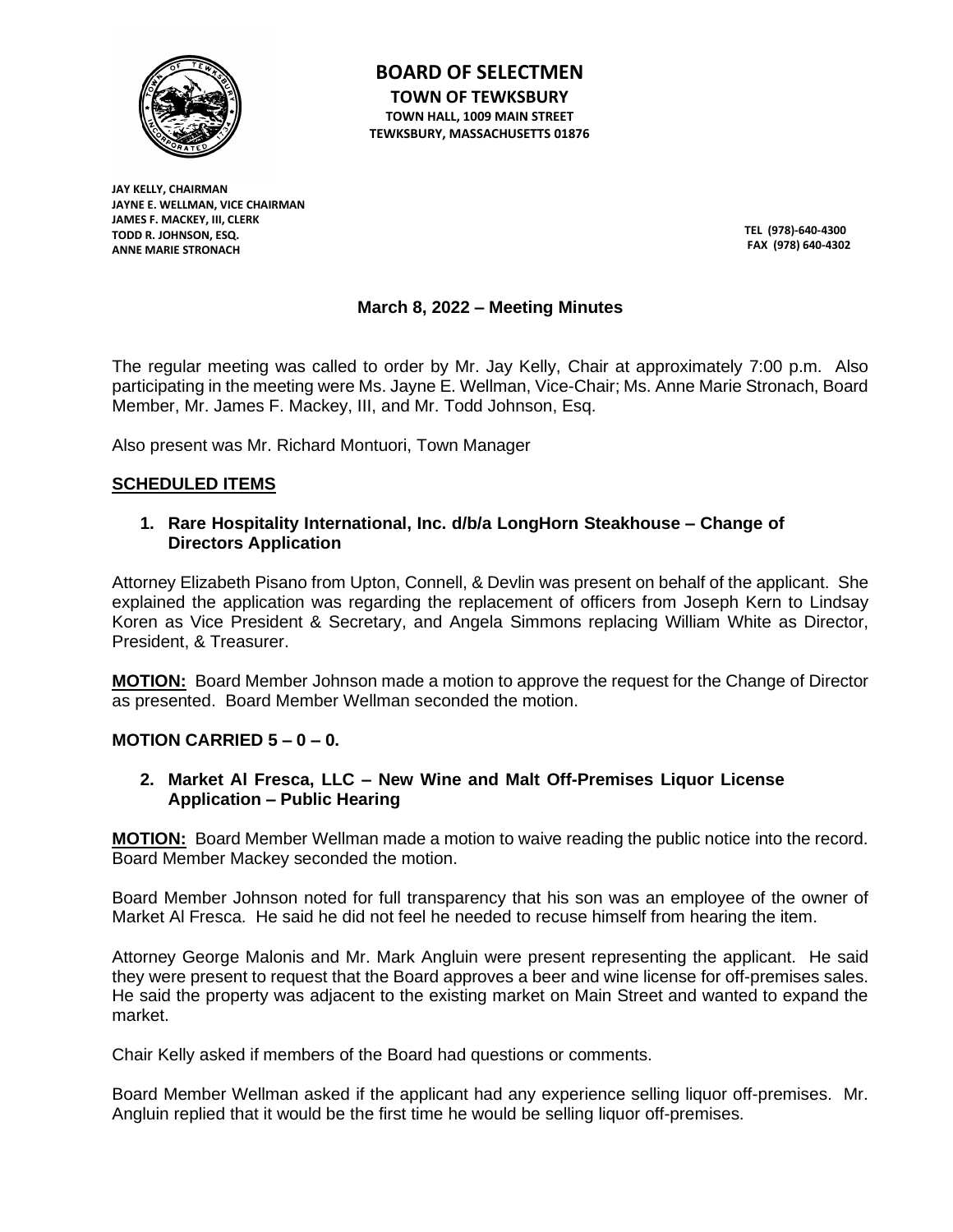Board Members Stronach pointed out that the applicant would still have to get approval from the (ABCC) Alcoholic Beverage Control Commission.

Chair Kelly asked if members of the public had questions or comments. There were none.

**MOTION:** Board Member Wellman made a motion to close the public hearing. Board Member Johnson seconded the motion.

### **MOTION CARRIED 5 – 0 – 0.**

**MOTION:** Board Member Johnson made a motion to approve the request for the Wine and Malt Off-Premises Liquor License application and to designate Mr. Mark Angluin as the manager or record. Board Member Wellman seconded the motion.

### **MOTION CARRIED 5 – 0 – 0.**

#### **RESIDENT COMMENTS**

There were no comments made.

#### **NEW BUSINESS**

#### **1. Supplemental Poll Works Submission for Approval**

Chair Kelly reviewed a memo from Ms. Denise Graffeo, Town Clerk regarding a list of additional election staff, to be appointed by the Select Board through August 2022, with one \*disclosure.

Board Member Johnson said the list was being presented to fill vacancies that had occurred since the last appointment for the upcoming elections.

**MOTION:** Board Member Johnson made a motion to approve the list of additional election staff as recommended by Ms. Denise Graffeo, Town Clerk. Board Member Mackey seconded the motion.

### **MOTION CARRIED 5 – 0 – 0.**

**\*MOTION:** Board Member Stronach made a motion to approve the disclosure for Ms. Meredith Fahey. Board Member Wellman seconded the motion.

#### **MOTION CARRIED 5 – 0 – 0.**

#### **2. Salem Five Charitable Contribution to the Police Department Acceptance**

Mr. Montuori stated the Salem Five was donating \$600 in sponsorship of the patches for Autism Awareness by the Flutie Foundation. He said the Select Board had to approve the donation prior to the police department utilizing the funds.

**MOTION:** Board Member Wellman made a motion to accept the donation of \$600 from the Salem Five to be used to sponsor the purchase of patches for Autism Awareness, with the Board's sincere gratitude. Board Member Stronach seconded the motion.

## **MOTION CARRIED 5 – 0 – 0.**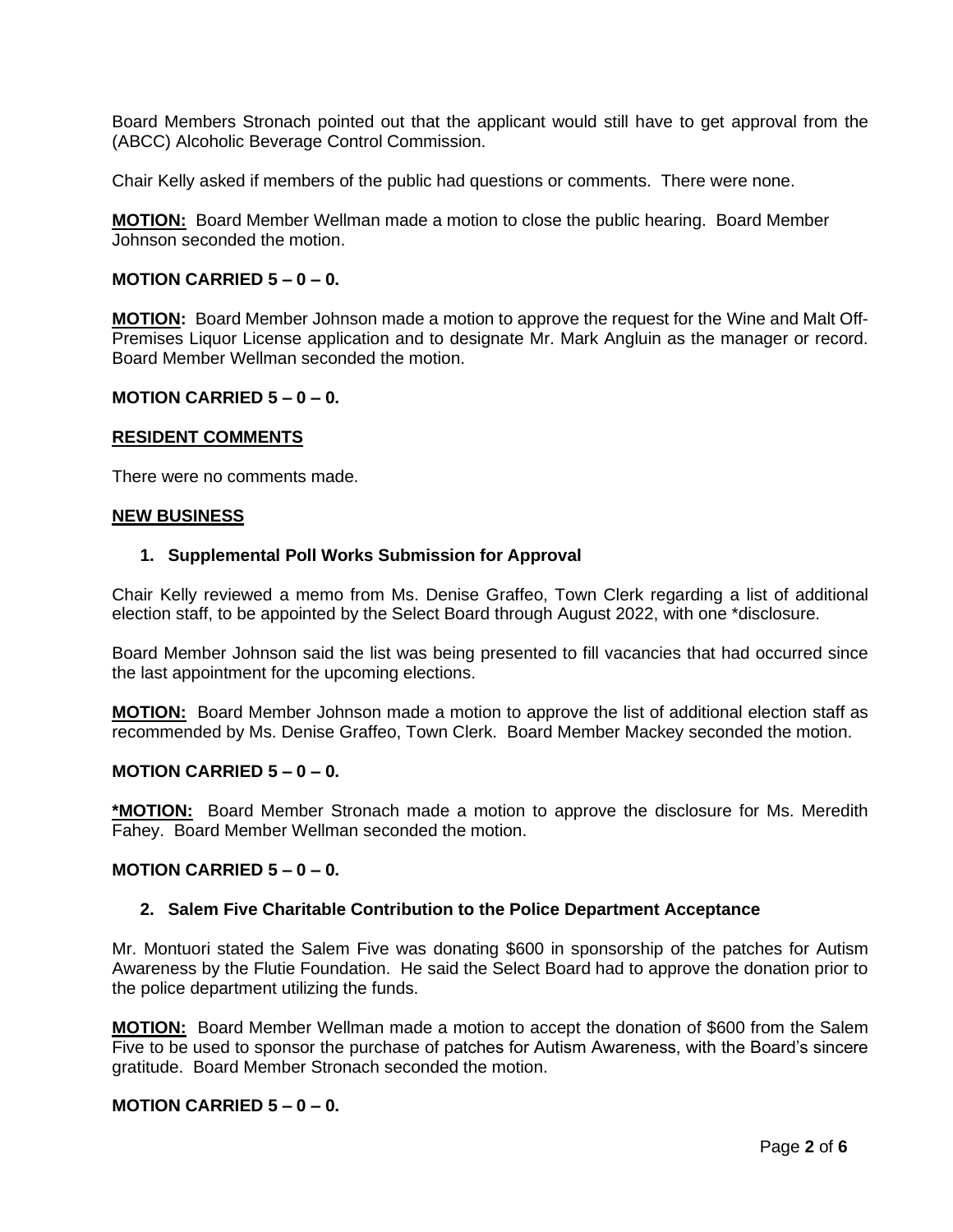# **3. Property Exemptions Article**

Mr. Montuori said the Select Board had been talking for quite some time about different avenues that could be taken to assist **seniors and veterans** regarding tax relief. He said those seniors who were eligible for exemption under MGL (Massachusetts General Law) Chapter 59, §5, Clause 17D had the most need. He further said the town was seeking to allow the town to increase the exemption amount under Chapter 59, §5, Clause 17D from \$175.00 to the sum of \$500.00, and to change the age of seventy (70) to sixty-five (65) for people who have owned and occupied the domicile and allow the town to increase the whole estate, real and personal, of such spouse, person or minor that would not exceed in value from the sum of \$40,000 to \$55,000. Further, the town will be allowed to increase both the exemption amount and the whole estate, real and personal, of such spouse, person, or minor by a percent not-to-exceed 5% as determined by the Select Board.

Mr. Montuori said the town was also seeking a new petition to allow the town to increase the exemption amount under MGL (Massachusetts General Law) Chapter 59, §5, Clause 22 from the sum of \$00 to \$600. Further, the Town will be allowed to increase both the exemption amount and the whole estate, real and personal, of such spouse, person, or minor by a percent not-to-exceed 5% as determined by the Select Board.

Board Member Johnson commented that he felt the issue was statewide and should be addressed as such. He asked Mr. Montuori to explore the expiry on home rule petitions with town counsel.

Board Member Stronach suggested that the item become a part of the budget process.

The Board collectively stated they were all in favor of assisting the seniors and the veterans with the issue.

**MOTION:** Board Member Wellman made a motion to bring both articles forward to Spring Town Meeting in May 2022, with the stipulations that the last line in both articles is stricken, the words "Board of Selectmen" be changed to "Select Board" throughout, and it is reviewed by town counsel. Board Member Mackey seconded the motion.

# **MOTION CARRIED 5 – 0 – 0.**

Chair Kelly noted that the Select Board had unanimously voted to extend Mr. Montuori's contract from 2022 through 2025 with an increase in salary of 2.25%, and amended the contract to reflect that he had 430 hours of unused and accrued vacation time to carry over for future use with no end date.

## **TOWN MANAGER**

1. Hanover/MassHousing Update

Mr. Montuori noted on February 17, 2022, the town received a letter from MassHousing that indicated approval for off-site eligibility for Hanover's 40B project located at 300 Ames Pond. He said the approval included an application from Hanover who planned on building 300 units of rental housing on approximately 114 acres. He also noted the next step would be for Hanover to submit an application to the Zoning Board.

- 2. Town Counsel Invoice:
	- January 16, 2022 January 31, 2022: \$3,060.00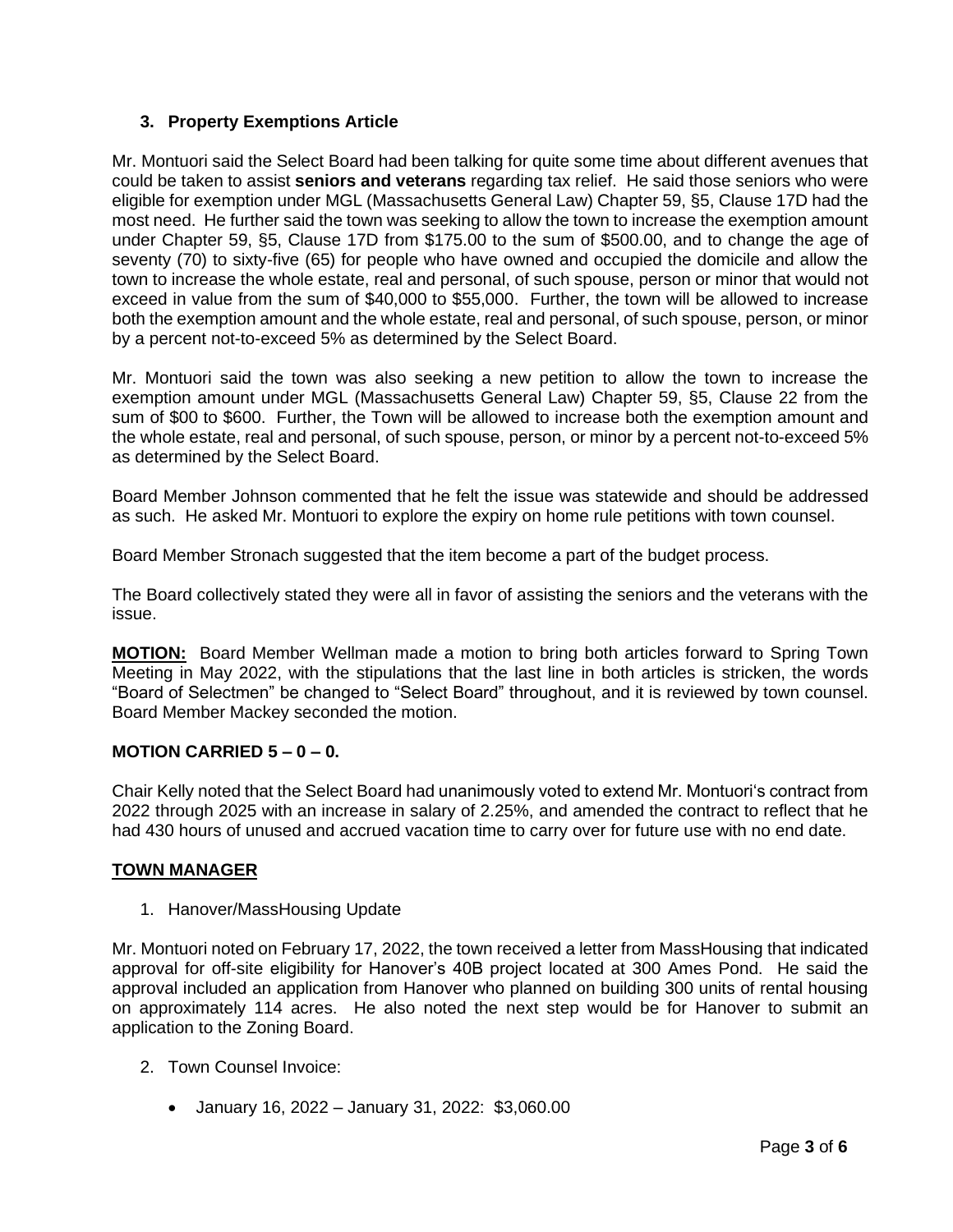**MOTION**: Board Member Stronach made a motion to approve Town Counsel's invoice for the period of January 16, 2022 – January 31, 2022, in the amount of \$3,060.00. Board Member Wellman seconded the motion.

## **MOTION CARRIED**  $5 - 0 - 0$ **.**

• February 1, 2022 – February 15, 2022: \$2,295.00

**MOTION:** Board Member Wellman made a motion to approve Town Counsel's invoice for the period of February 1, 2022 – February 15, 2022, in the amount of \$2,295.00. Board Member Stronach seconded the motion.

## **MOTION CARRIED 5 – 0 – 0.**

Mr. Montuori said there would be a meeting with Mass DOT regarding the upcoming construction on Route 38 on March 22, 2022, at 6:00 p.m. in the Tewksbury Town Hall.

## **MINUTES**

• February 15, 2022 (Regular Session)

**MOTION:** Board Member Mackey made a motion to approve the minutes from the February 15, 2022, meeting, as presented. Board Member Johnson seconded the motion.

## **MOTION CARRIED 5 – 0 – 0.**

## **Board Member Reports**

## Board Member Wellman

- NMCOG (Northern Middlesex Council of Governments) meeting would hold a final set of interviews for the position of Executive Director on March 24<sup>th</sup> from 7:00 p.m. – 9:00 p.m.
- LRTA (Lowell Regional Transit Authority) The VA Hospital in Bedford approached the LRTA and asked to create a transportation corridor between Lowell and the VA Hospital that was rejected because it was outside of the service area. She said she spoke with the VA Agent as well as Mr. Montuori who both agreed there was a need for the service and she was following up.
- Forwarded a report from state auditors on state-owned land "PILOT" ((Payment in Lieu of Taxes) program. She had mentioned pursuing a PILOT for the land and the buildings at the Tewksbury State Hospital which they could then designate to fund the second ambulance as well as the police department. She asked if the Board would be in support of an official letter being sent to ask for legislative relief and said she would bring a draft copy of the letter to a future meeting.

## Board Member Stronach

• The Events Committee had met, and the Fall Festival would be held on October 2<sup>nd</sup>, but they were discussing perhaps holding it on Saturday, October 1<sup>st</sup>.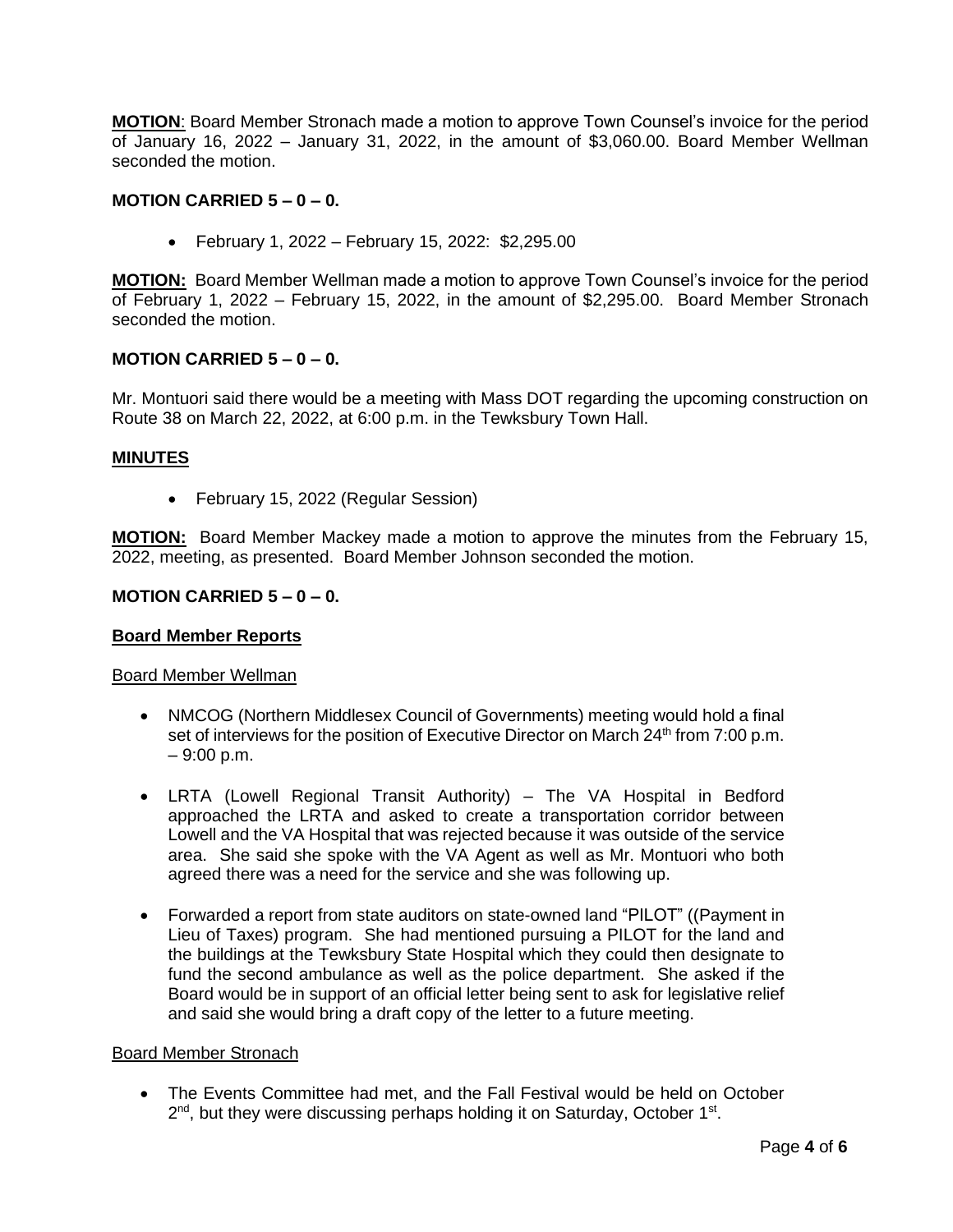- The Elementary Building Committee would meet on Thursday, March 10<sup>th</sup>. She the Select Board had toured the school the previous week and would schedule an additional tour in the near future.
- Thursday at 5:30 p.m. there would be an outreach for the people at the Ryan School.

## Board Member Johnson

• Regarding potholes, he thanked the DPW for their great efforts in filling them.

## Board Member Mackey

- The Economic Development was working on what their mission would be moving forward. The website concerns had been addressed and the outreach and the creation of a database or single source of open locations in town had been addressed.
- Ensured that the DPW was included in the review of the placement of telephone poles.
- The Town of Tewksbury suffered a very well-coordinated and sophisticated "spearphishing" attack.

## Chair Kelly

• Received correspondence regarding traffic safety on North Billerica Road and suggested the item be placed on a future agenda for discussion.

## **At approximately 8:02 p.m. Board Member Mackey made a motion to adjourn. Board Member Wellman seconded the motion.**

## **MOTION CARRIED 5 – 0 – 0.**

# **Approved by the Board of Selectmen on April 5, 2022**